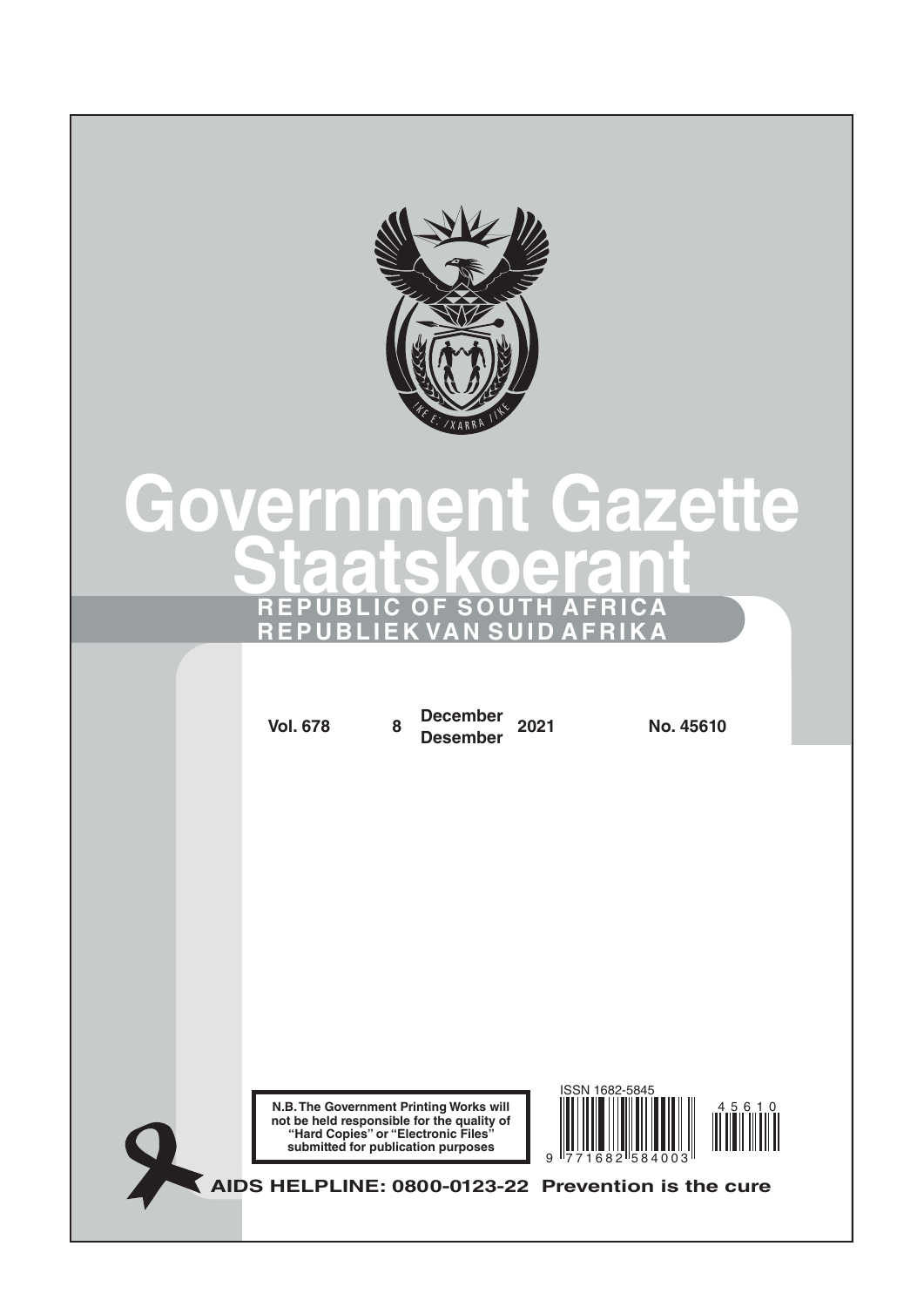### **IMPORTANT NOTICE:**

**The GovernmenT PrinTinG Works Will noT be held resPonsible for any errors ThaT miGhT occur due To The submission of incomPleTe / incorrecT / illeGible coPy.**

**no fuTure queries Will be handled in connecTion WiTh The above.**

|      | <b>Contents</b>                                                                |                |             |
|------|--------------------------------------------------------------------------------|----------------|-------------|
| No.  |                                                                                | Gazette<br>No. | Page<br>No. |
|      | <b>GOVERNMENT NOTICES • GOEWERMENTSKENNISGEWINGS</b>                           |                |             |
|      | South African Qualifications Authority / Suid-Afrikaanse Kwalifikasie-owerheid |                |             |
| 1573 |                                                                                | 45610          | З           |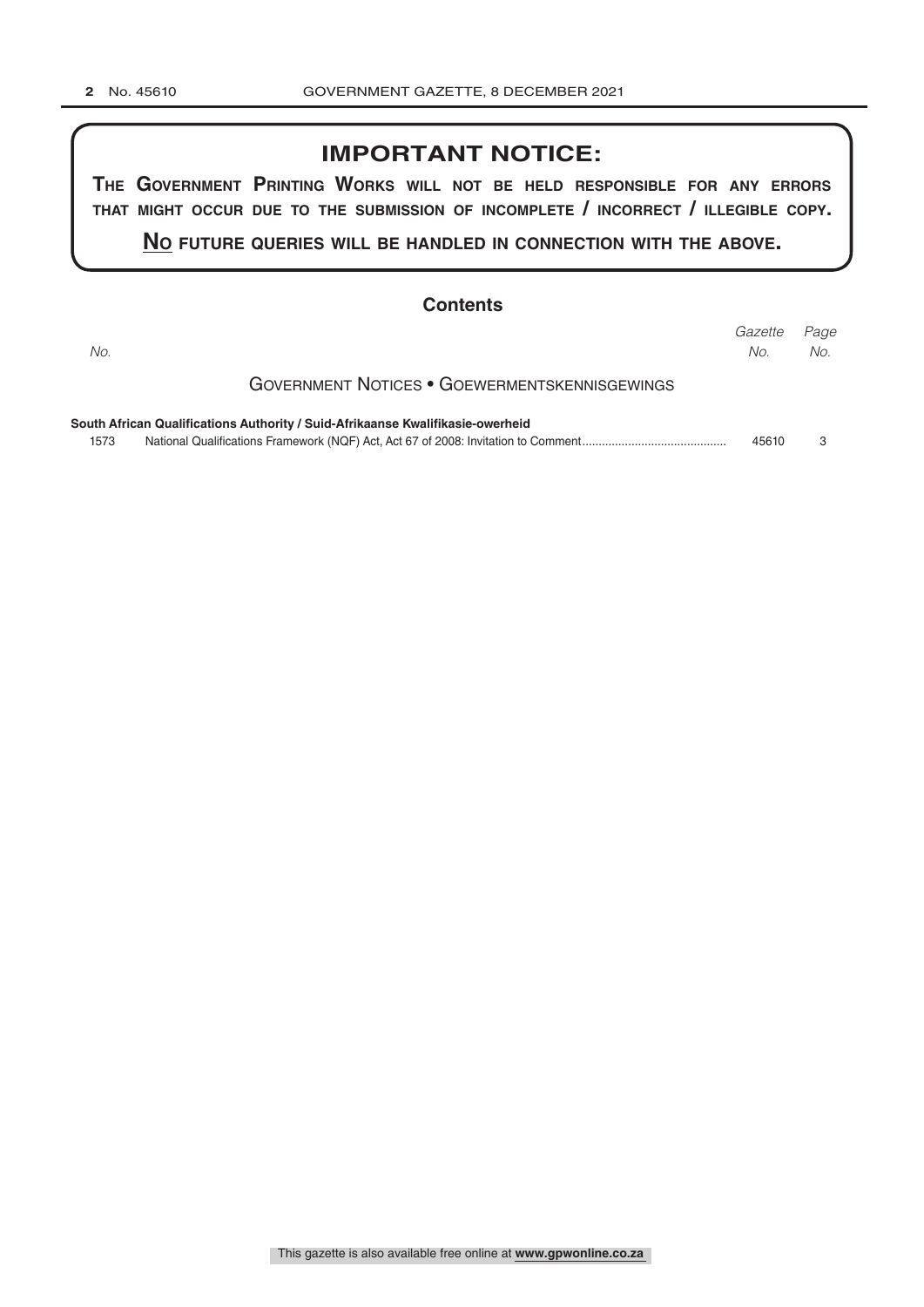## Government Notices • Goewermentskennisgewings

#### **SOUTH AFRICAN QUALIFICATIONS AUTHORITY**

**NO. 1573 8 December 2021**



#### **SOUTH AFRICAN QUALIFICATIONS AUTHORITY (SAQA)**

#### **INVITATION TO COMMENT**

I, Julie Reddy, Chief Executive Officer of the South African Qualifications Authority (SAQA), in terms of the National Qualifications Framework (NQF) Act, Act 67 of 2008, invite the public to comment on the following policies:

- 1. Policy and Criteria for the registration of qualifications and part-qualifications on the NQF, and
- 2. Policy and Criteria for the recognition of professional bodies and the registration of professional designations.

The two policies are available on the SAQA Website*: www.saqa.org.za.*

All comments must reach SAQA no later than 30 days after publication of this Notice. Any correspondence to SAQA must be addressed to Mr JHA Nel, Senior Manager: Registration and Recognition at e-mail address: jnel@saqa.co.za

\_\_\_\_\_\_\_\_\_\_\_\_\_\_\_\_\_\_\_\_\_\_\_\_\_ **DR JULIE REDDY CHIEF EXECUTIVE OFFICER,**